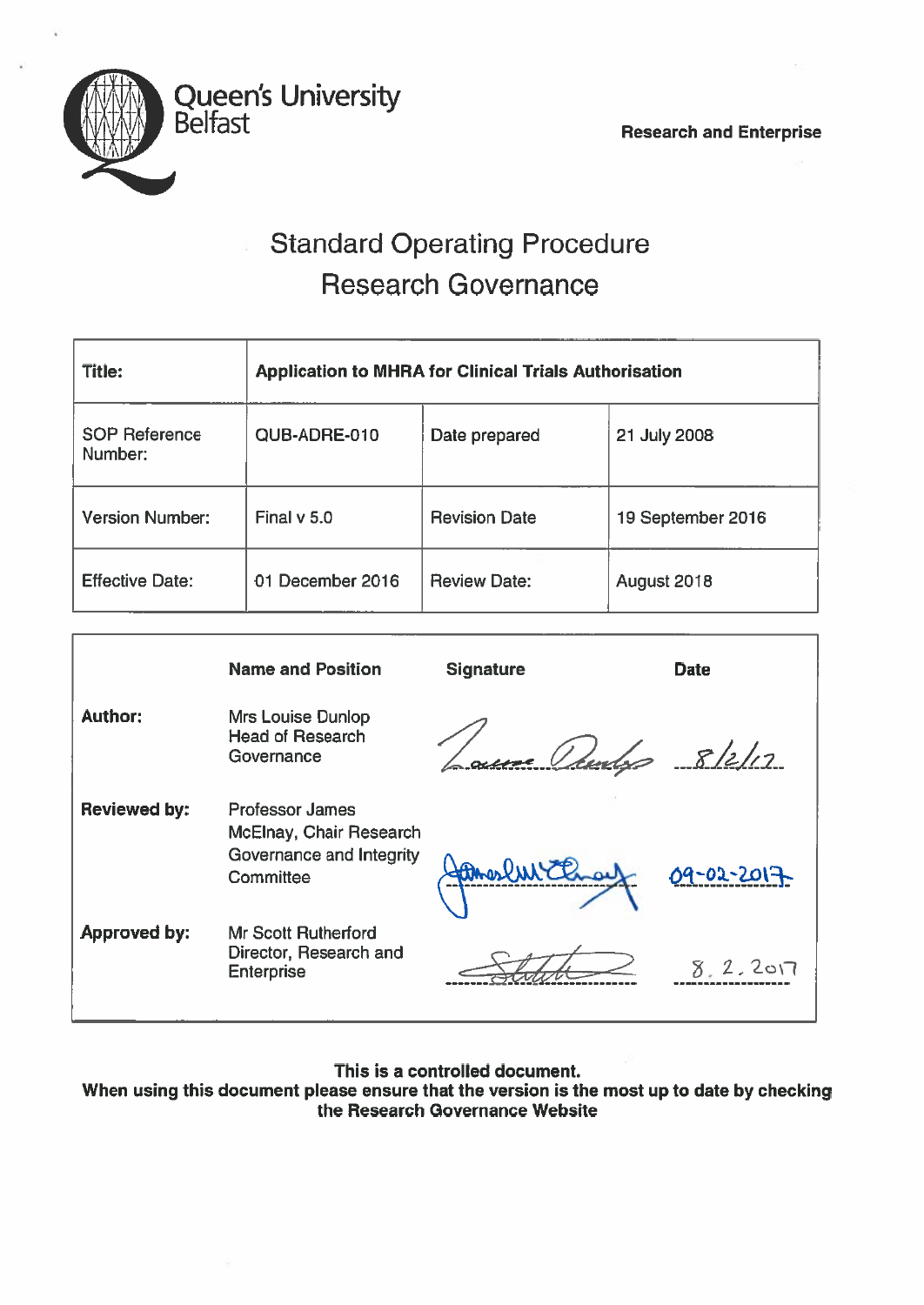# Do Not Copy

# Revision Log

| <b>Previous Version</b> | Date of             | Reason for                                | <b>New Version</b> |
|-------------------------|---------------------|-------------------------------------------|--------------------|
| number                  | Review/Modification | <b>Review/Modification</b>                | <b>Number</b>      |
| Final $v$ 1.0           | 10/11/09            | <b>Annual Review</b>                      | Draft v 2.0        |
| Draft v 2.0             | 7/03/11             | <b>Update following GCP</b><br>Inspection | Final $v$ 2.0      |
| Final $v$ 2.0           | 20/08/2012          | <b>Periodic Review</b>                    | Final $v$ 3.0      |
| Final $v$ 3.0           | 06/10/2014          | <b>Periodic Review</b>                    | Final $v$ 4.0      |
| Final $v$ 4.0           | 19/09/2016          | <b>Periodic Review</b>                    | Final $v$ 5.0      |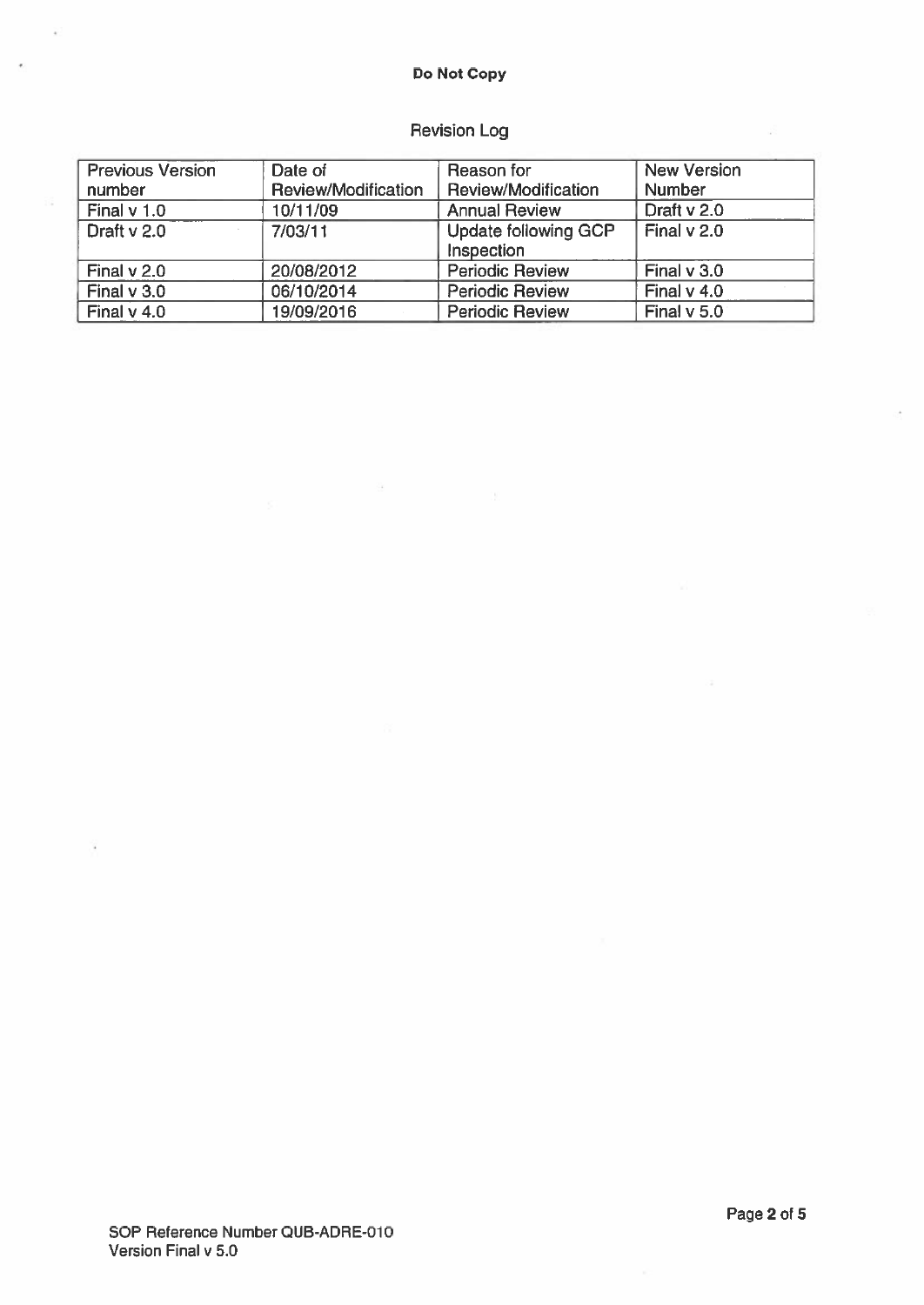# 1. Purpose

This Standard Operating Procedure (SOP) describes the procedure for applying to the Medicines and Healthcare products Regulatory Agency (MHRA) for authorisation to undertake <sup>a</sup> Clinical Trial.

### 2. Introduction

The European Directive 2001/20/EC requires that before an Investigational Medicinal Product (IMP) Trial may commence, it receives authorisation from <sup>a</sup> Competent Authority. Within the United Kingdom the MHRA is the Competent Authority and it is responsible for ensuring that medicines and medical devices are safe.

An IMP is defined in the Directive as "a pharmaceutical form of an active substance or placebo being tested or used as <sup>a</sup> reference in <sup>a</sup> clinical trial, including products already with <sup>a</sup> marketing authorisation but used or assembled (formulated or packaged) in <sup>a</sup> way different from the authorised form, or when used for an unauthorised indication, or when used to gain further information about the authorised form". Therefore, an authorised medicinal product used as <sup>a</sup> comparator in <sup>a</sup> clinical trial is an IMP. (Article 2 (d) European Directive 2001/20/EC).

A Clinical Trial is defined in the Directive as "any investigation in human subjects intended to discover or verify the clinical, pharmacological and/or other pharmacodynamic effects to one or more investigational medical product(s), and/or to identify any adverse reactions to one or more investigational medical product(s) and/or to study absorption, distribution, metabolism and excretion of one or more investigational medicinal product(s) with the object of ascertaining its (their) safety and/or efficacy": This definition includes pharmacokinetic studies. (Article 2(a) European Directive 2001/20/EC).

A useful 'clinical trial algorithm' has been produced by the MHRA to assist with deciding if <sup>a</sup> CTA is required. This can be accessed via the MHRA website: https://www.gov.uk/government/uploads/system/uploads/attachment\_data/file/317952/Algothri <u>m.pdf</u>

Should you be in any doubt about whether your planned study is <sup>a</sup> CTIMP the MHRA must be consulted and <sup>a</sup> copy of correspondence retained.

Any research fulfilling this definition requires <sup>a</sup> Clinical Trials Authorisation (CTA) from the Competent Authority in the Member State in which the research is being carried out.

#### 3. Scope

The SOP applies to clinical trials where the University has accepted the role of Sponsor.

# 4. Responsibilities

#### 4.1 Chief Investigator

Must establish whether or not regulatory authorisation is required for their study and ensure that this is in place prior to the commencement of <sup>a</sup> trial.

#### 4.2 Sponsor

To ensure that the appropriate regulatory authorisation is in place.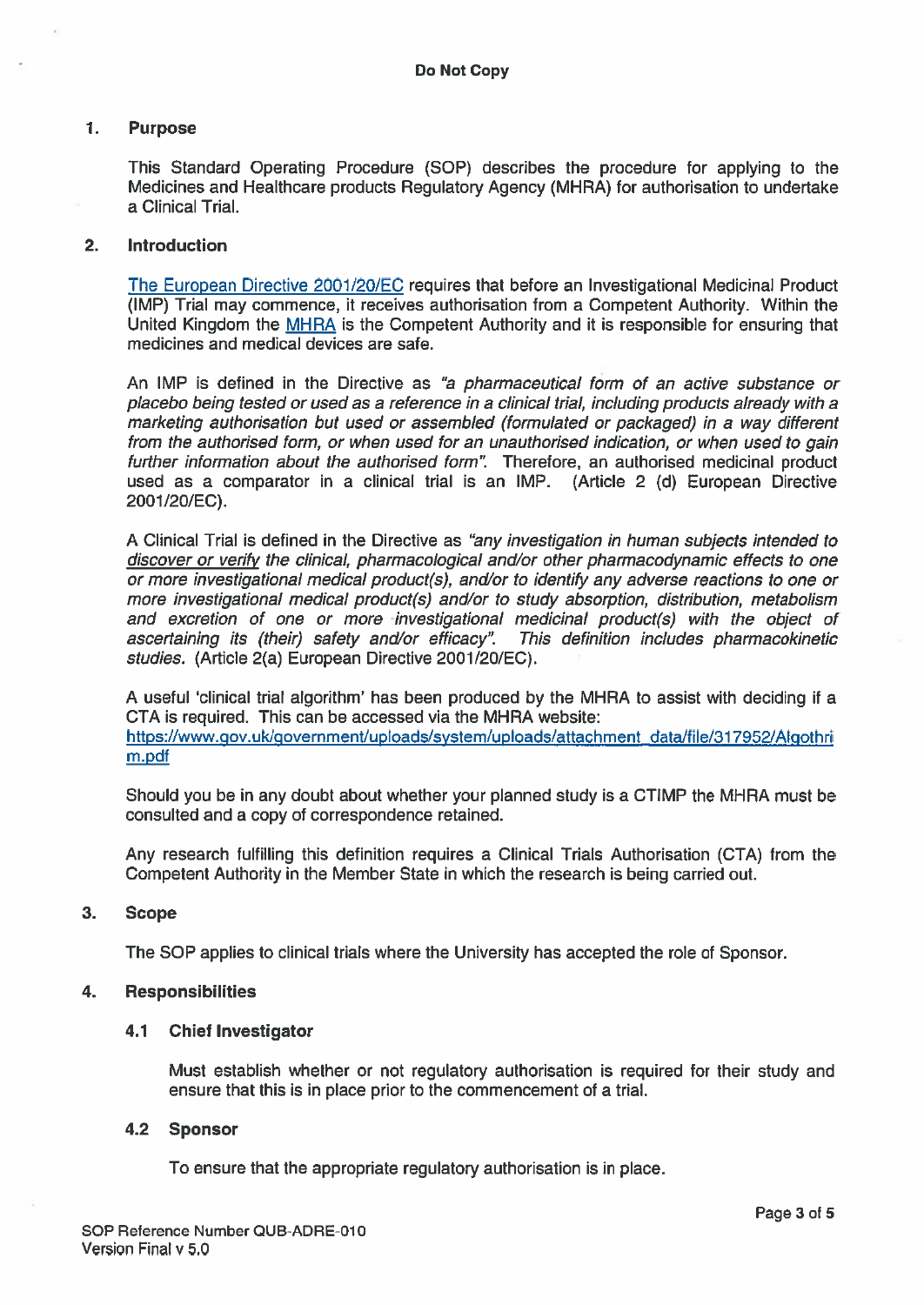# 5. Procedure

### 5.1 Allocation of an EudraCT number

The Sponsor is responsible for obtaining a unique EudraCT number from the EudraCT database. This number must be included on all trial applications and on other This number must be included on all trial applications and on other documents relating to the trial, as necessary. In order to obtain <sup>a</sup> EudraCT number, follow the procedure outlined in the MHRA website https://www.gov.uk/guidance/clinical trials-for-medicines-apply-tor-authorisation-in-the-uk

# 5.2 CTA Application Form

The CTA application form should uniquely identify the clinical trial and the organisation(s) and key individuals responsible for the conduct of the trial. The CTA can be completed using the form on the Integrated Research Application System (IRAS) www.myresearchproject.org.uk or through the European Clinical Trials Database http://ec.europa.eu/health/files/eudralex/vol-10/application-form2009 en.pdf

In order to complete an application you will require your allocated EudraCT number, and then proceed to:

https://eudract.ema.europa.eu/eudract-web/index.faces. Full guidance notes for completing the CTA application form can be found on the MHRA website:

https://www.gov.uk/guidance/clinical-trials-for-medicines-apply-for-authorisation-in-theuk

The form should be completed by the Cl/Fl as they should have the most knowledge about the proposed research area and the proposed IMP to be used.

# 5.3 Supporting Documentation

The type of supporting data that needs to be sent with <sup>a</sup> CTA application form depends on the type of application (i.e. phase I, phase II IMF-Trial). This is explained on the MHRA's website:

https://www.gov.uk/guidance/clinical-trials-for-medicines-apply-for-authorisation-in-the uk

It may not be obvious as to which category your study will belong to. Therefore, applicants should, if required, contact the Clinical Trials Unit in the MHRA, using the contact details listed in 5.5 below.

#### 5.4 Fees

There are fees incurred for obtaining <sup>a</sup> CTA from the MHRA and for the ongoing managemen<sup>t</sup> of <sup>a</sup> Clinical Trial. Fees differ depending on the type of clinical trial application. Information on fees can be found at:

https://www.gov.uk/guidance/clinical-trials-for-medicines-applv-for-authorisation-in-the uk

#### 5.5 Where and how do I apply to the MHRA?

The MHRA provides clear and current guidance on its website as to what is required in an application and the format in which documents should be presented. It is important that complete applications are submitted in order for your application to be valid. Applications are submitted using the Common European Submission Platform (CESP) by using the following the link:

https://cespportal.hma.eu/Account/Login?ReturnUrl=%2f